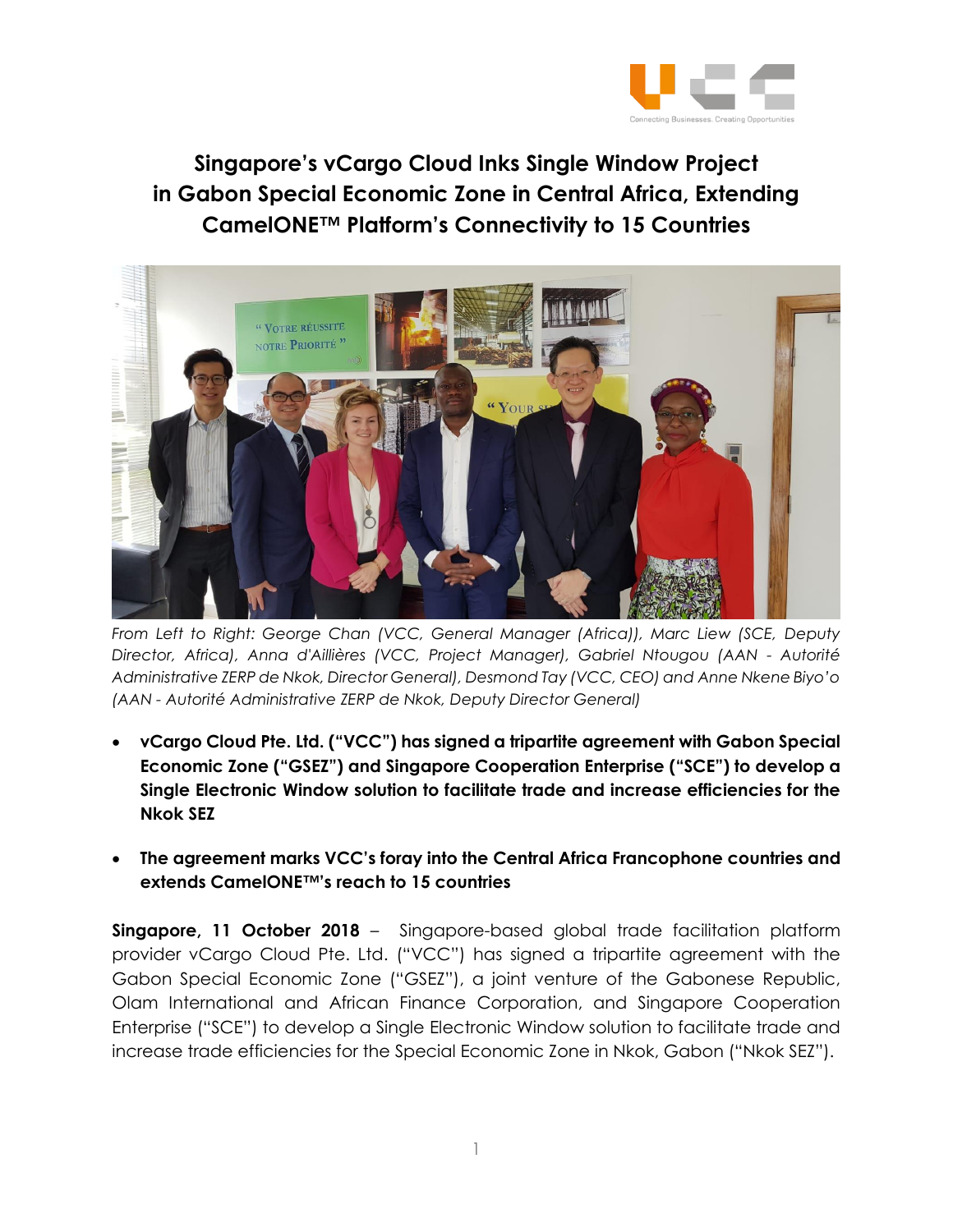

The Single Electronic Window System, also known as the Guichet Unique électronique de Nkok ("GUEN"), is a centralised platform that links multiple systems operated by a variety of organisations that collectively make up the Nkok SEZ community located in Nkok town in northwestern Gabon, a nation of 2 million people.

The GUEN will improve the Nkok SEZ's trade flow and competitiveness by streamlining processes such as the import, export, and storage of goods, as well as reducing crossborder risks and costs. It will improve interconnectivity by harmonising stakeholder data, minimising human error and providing greater visibility of the entire logistics and supply chain.

The GUEN is built on VCC's CamelONE™ platform, which is already used across 14 countries in Asia, Central Asia and also in Africa where multiple revenue and port authorities within the East African Community have been linked up through a Single Customs Territory solution.

The CamelONE™ platform revolutionises global trade by connecting importers, exporters, logistics companies, warehouses, banks, insurers, government agencies and other players onto a neutral and unified platform that supports the entire trade process, simplifying cross-border trade.

The agreement in Gabon complements VCC's overall strategy to expand the global reach of the CamelONE™ platform and digitalise global trade, allowing stakeholders to move towards paperless transactions. VCC is a 50.01%-held subsidiary of SGX Catalistlisted DeClout Limited.

**Mr Desmond Tay, Chief Executive Officer of VCC,** commented, "We are happy to partner with GSEZ and SCE on the GUEN project for the Nkok SEZ. This project serves as a testament to VCC's capabilities in implementing trade facilitation platform solutions that help governments and traders improve efficiencies and save costs."

**Mr Marc Liew, Deputy Director of SCE**, said, **"**The new GUEN will enhance trade competitiveness and workflow efficiencies, helping companies in the Nkok SEZ save on time and costs especially in international trade transactions. We believe regional businesses also stand to benefit upon the completion of the GUEN."

**Mr Gabriel Ntougou, Director General of AAN,** said, "The GUEN is an important platform that will enhance communications within the GSEZ community. With VCC's strong background and understanding of trade facilitation across different countries, we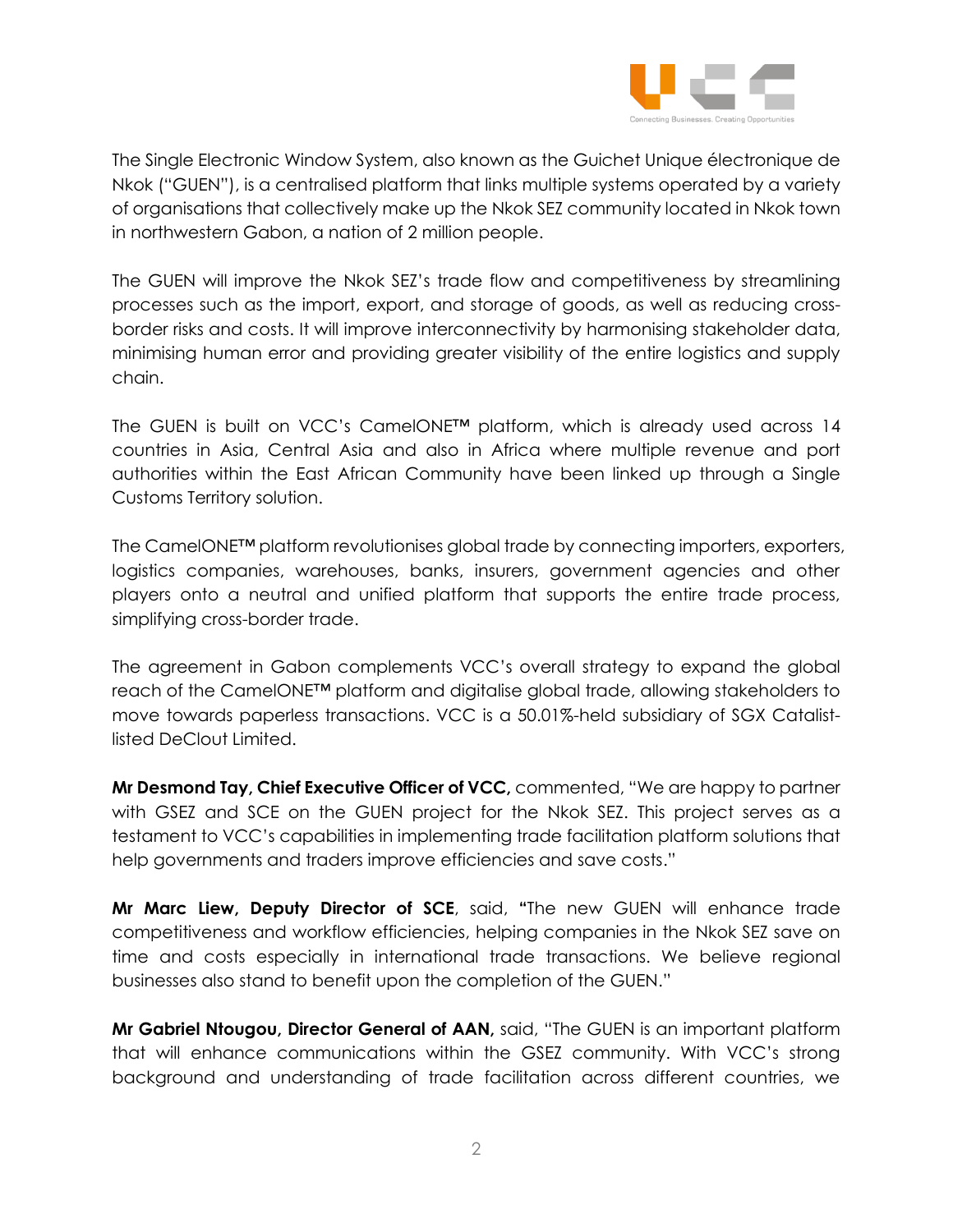

believe the GUEN will definitely be able to improve workflows for the various departments in the Nkok SEZ."

– End –

## **About vCargo Cloud ("VCC")**

Headquartered in Singapore, VCC is the leading Infocomm Technology ("ICT") solutions and service provider in Asia, specialising in technological solutions for governments and enterprises worldwide, in the domain of trade and logistics. We provide e-trade and efreight solutions through VCC CamelONE™ platform, connecting key stakeholders in the trade and logistics industry globally; including government agencies, traders, freight forwarders, carriers and financial institutions.

Backed by a team of experienced and dedicated IT and logistics professionals, VCC revolutionises the e-trade sector through designing and providing an IT infrastructure consisting of a cloud messaging platform that enables the exchange of digitalised data for cargo and financial information, allowing stakeholders in trade, logistics and supply chain to communicate and collaborate virtually on the platform, simplifying global trade.

On an international level, VCC's strategic partners include Asian Development Bank, International Air Transport Association, International Federation of Freight Forwarders Associations, Kenya Trade Network Agency, and Mauritius Network Services. Additionally, we also work closely with Singapore government agencies, including CAAS, Enterprise Singapore, IMDA, SCE, Singapore Customs, as well as chambers and industrial associations.

For more information, please visit [www.vcargocloud.com](http://www.vcargocloud.com/)

## **About Gabon Special Economic Zone ("GSEZ")**

GSEZ SA is a joint venture of the Gabonese Republic, Olam International and African Finance Corporation with a mandate to develop infrastructure in the country to enhance the country's industrial competitiveness and build a business friendly ecosystem.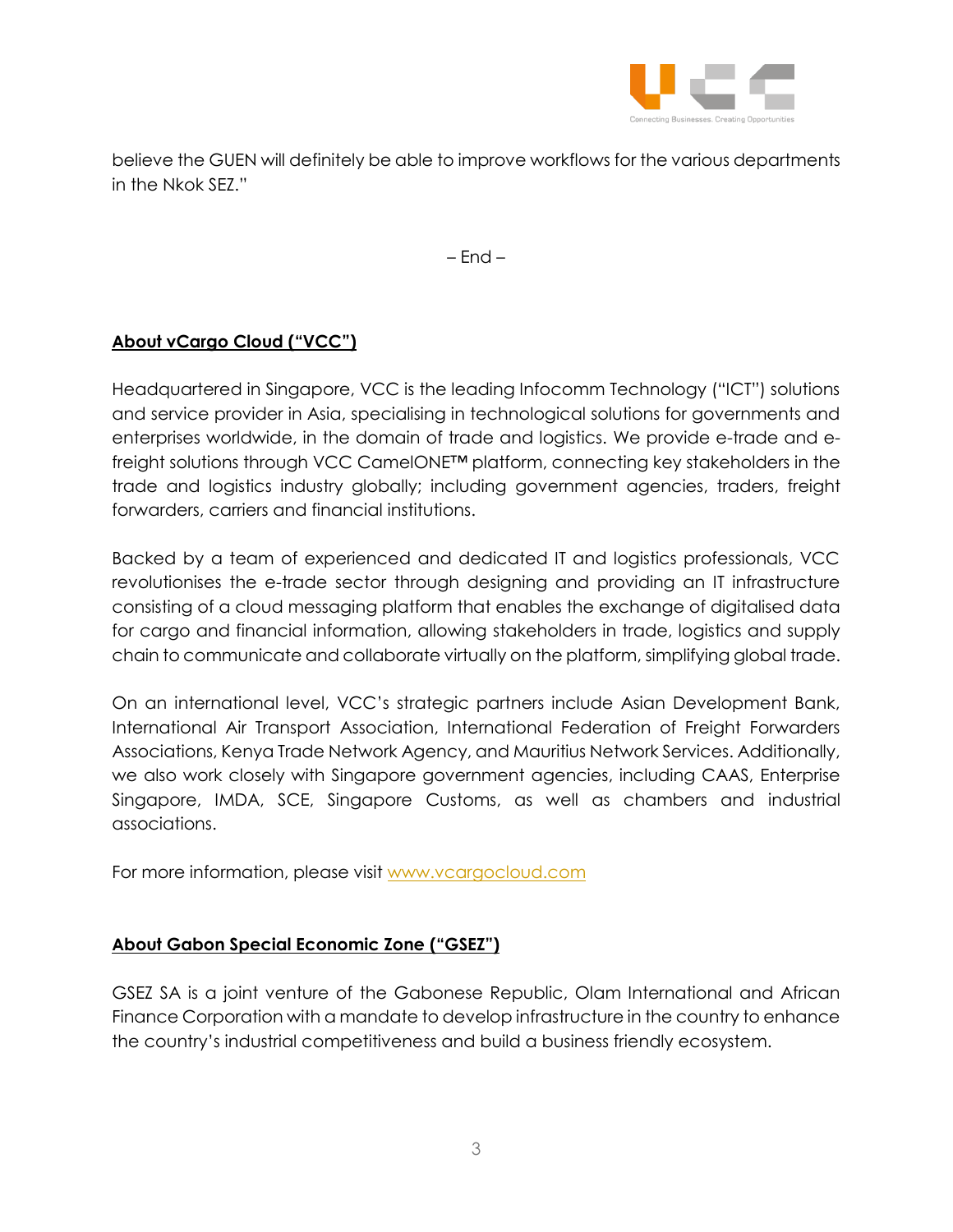

GSEZ SA started development of 1126 ha Special Economic Zone ("SEZ") at Nkok (20 Km from the capital city of Libreville) in 2010 after ban on exports of raw timber to provide amenable ecosystem and world class infrastructure to facilitate the secondary and tertiary processing of timber and other natural resources within Gabon. GSEZ SA is a developer as well as Operations and Maintenance Authority for SEZ at Nkok, operating and maintaining infrastructure and utilities within SEZ.

For more information, please visit [www.gsez.com](http://www.gsez.com/)

## **About Singapore Cooperation Enterprise ("SCE")**

SCE is an agency formed by the Ministry of Trade and Industry and the Ministry of Foreign Affairs of Singapore in May 2006 to respond effectively to the multitude of foreign requests to tap on Singapore's development experience. SCE works closely with Singapore's 16 ministries and over 60 statutory boards to tailor possible solutions to match the foreign parties' needs. SCE also serves as a focal point of access to expertise across these public agencies.

SCE's primary mission is to lead in public sector collaboration projects with foreign governments so as to build long-term partnerships with foreign parties and offer opportunities for Singapore's private sector. SCE is currently the integrated arm of Enterprise Singapore, the Singapore government agency championing enterprise development and supporting the growth of Singapore as a hub for trading and startups.

For more information, please visit [www.sce.org.sg](http://www.sce.org.sg/)

## **For media enquiries, please contact:**

Charlene Chen Toh Wei Lin DeClout Limited DeClout Limited Tel: +65 6818 1807 Tel: +65 6818 1808 [charlene.chen@declout.com](mailto:charlene.chen@declout.com) [weilin.toh@declout.com](mailto:weilin.toh@declout.com)

WeR1 Consultants Pte Ltd Tel : +65 6737 4844 [declout@wer1.net](mailto:declout@wer1.net)